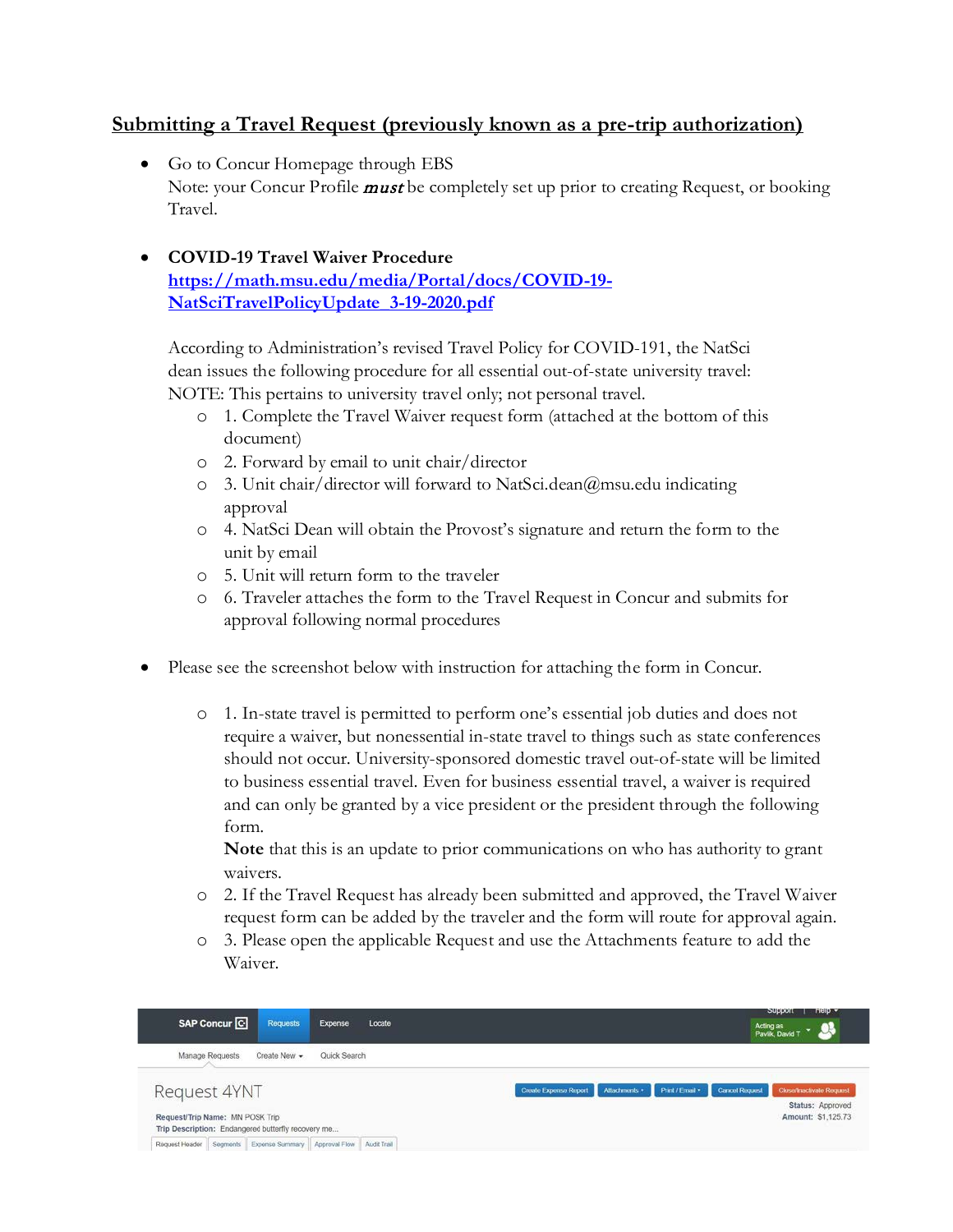- **Create a Travel Request**
	- o Click **Requests, Create New, New Requests.**
	- o In the **Request Header**, complete all required fields (red bar). Travel dates should encompass the entire trip – including any personal days.
	- o Note: In the Request/Trip Name format as

#### **DestinationCityOrStateOrCountry\_FirstDateOfTravel** Example **Rome\_9-19-19**

- o Click **Save.** A request number is generated.
- o Enter **Segments** (airfare, car rental, hotel). Other anticipated **Expenses** can be added. If exact costs are not known, enter estimated amounts. If there are not expected costs you will need to enter 0.
- o Click **Save**
- o When finished click **Submit Request**
- o Click **Accept & Submit**

## • **View/Edit Requests**

- o To view a request, either:
	- Click the Open Requests tile in the My Tasks area on the home page.
	- On the menu, click Requests. The Manage Requests page appears.
		- The request list appears
	- Click a request to view and edit.

## • **Copy a Request**

- o On the Manage Requests page, select the desired request.
- o Click Copy Request. The Copy Request page appears.
- o On this page:
	- By default, the system provides a name for the copy. Change it, if desired.
	- By default, the system sets the start date of the resulting request to be the source request end date plus one day. You can set the start date, if desired.
	- Indicate whether or not to copy expected expenses, segments, and cash advances.
- **Recall a Request** You cannot change, cancel, or delete a Request that has been submitted unless you Recall it first
	- o Click **Requests, Manage Requests**. Click the **Request Name.**
	- o Click **Recall,** then **Yes** to confirm the recall.
	- o **Cancel Request,** or make necessary changes, **Save,** and **Submit.**
- **Delete a Request**
	- o To delete an unsubmitted request click either:
		- Open the Requests tile in the Quick Task Bar on the home page
		- On the menu, click Requests. The Manage Requests page appears
	- o Select the check box to the left of the desired request.
	- o Click Delete Request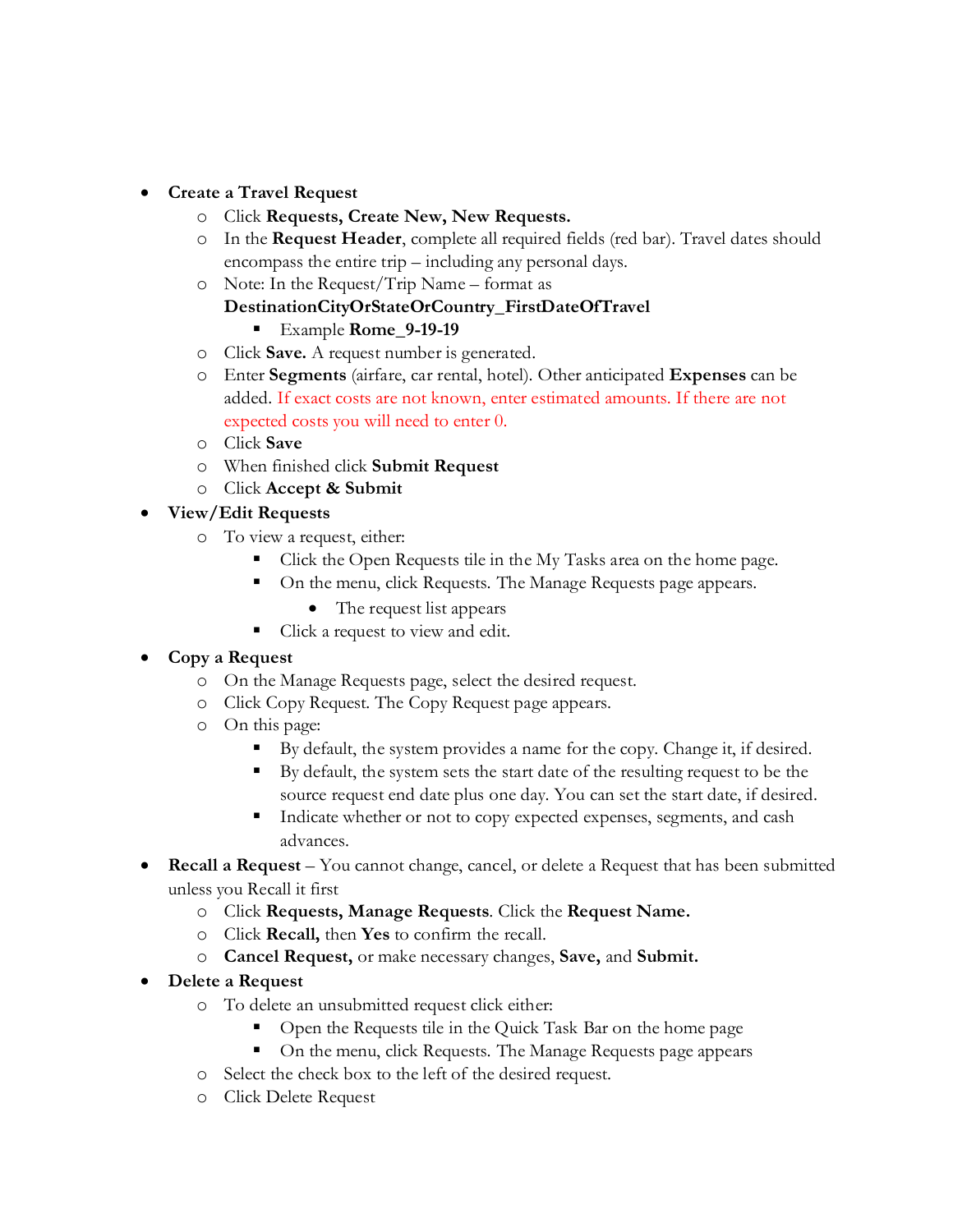## **For Further Assistance**

Questions or concerns can be emailed to [Travel@math.msu.edu](mailto:Travel@math.msu.edu)

OR

Contact the **MSU Travel & Accounting Offices:**

- **Phone – 517-355-5000**
- **Email – [travel@ctlr.msu.edu](mailto:travel@ctlr.msu.edu)**
- **Web Inquiry – go.msu.edu/travel-change**

# **Additional Training Resources**

- Concur Reference Library o <http://ctlr.msu.edu/COTravelNew/default.aspx> > Education > Reference Guides
- Concur Assistance o Email [ITHelp@msu.edu](mailto:ITHelp@msu.edu) or call 517.432.6200
- Concur Booking Online Class
	- o To register, visit the EBS Finance System, click on My Career and Training > Courses for Employees at MSU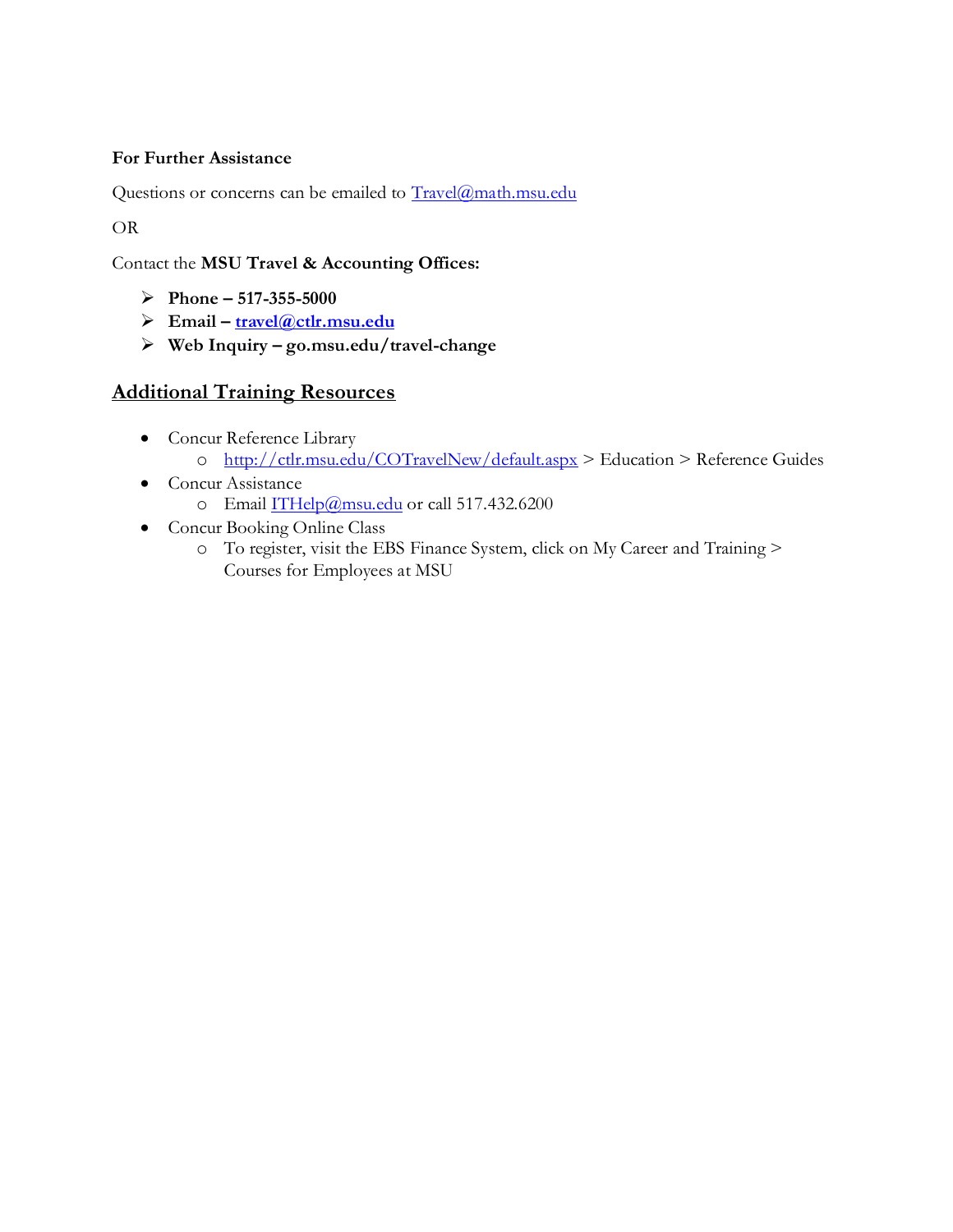

#### **NatSci COVID-19 International Travel Waiver Application**

NatSci COVID-19 International Travel Waiver Application Michigan State University has suspended nonessential international travel indefinitely. Waivers for this suspension will be considered for essential international travel only. Determination of proposed travel as essential, in the context of both programming priority and financial considerations, is the responsibility of the relevant MAU administrator. The purpose of this international waiver application is for the traveler to explain why the travel is essential and to to allow the MAU to review the proposed travel according to MSU health and safety guidelines. Please complete this application and submit to your Chair for consideration of a waiver to travel internationally on university business at least four weeks prior to your intended travel. If the Chair approves of the travel, he/ she should forward the completed form to the NatSci Associated Dean for Research at [EricHegg@msu.edu.](mailto:EricHegg@msu.edu)

| Anticipated Stop-over Locations and Durations:          |      |
|---------------------------------------------------------|------|
| Describe purpose of travel and why travel is essential. |      |
|                                                         |      |
|                                                         |      |
| Signature of Traveler                                   | Date |
| <b>REQUIRED APPROVAL</b>                                |      |
| Signature & Print Name: Unit Administrator or Delegate  | Date |
| Signature & Print Name: MAU Administrator or Delegate   | Date |